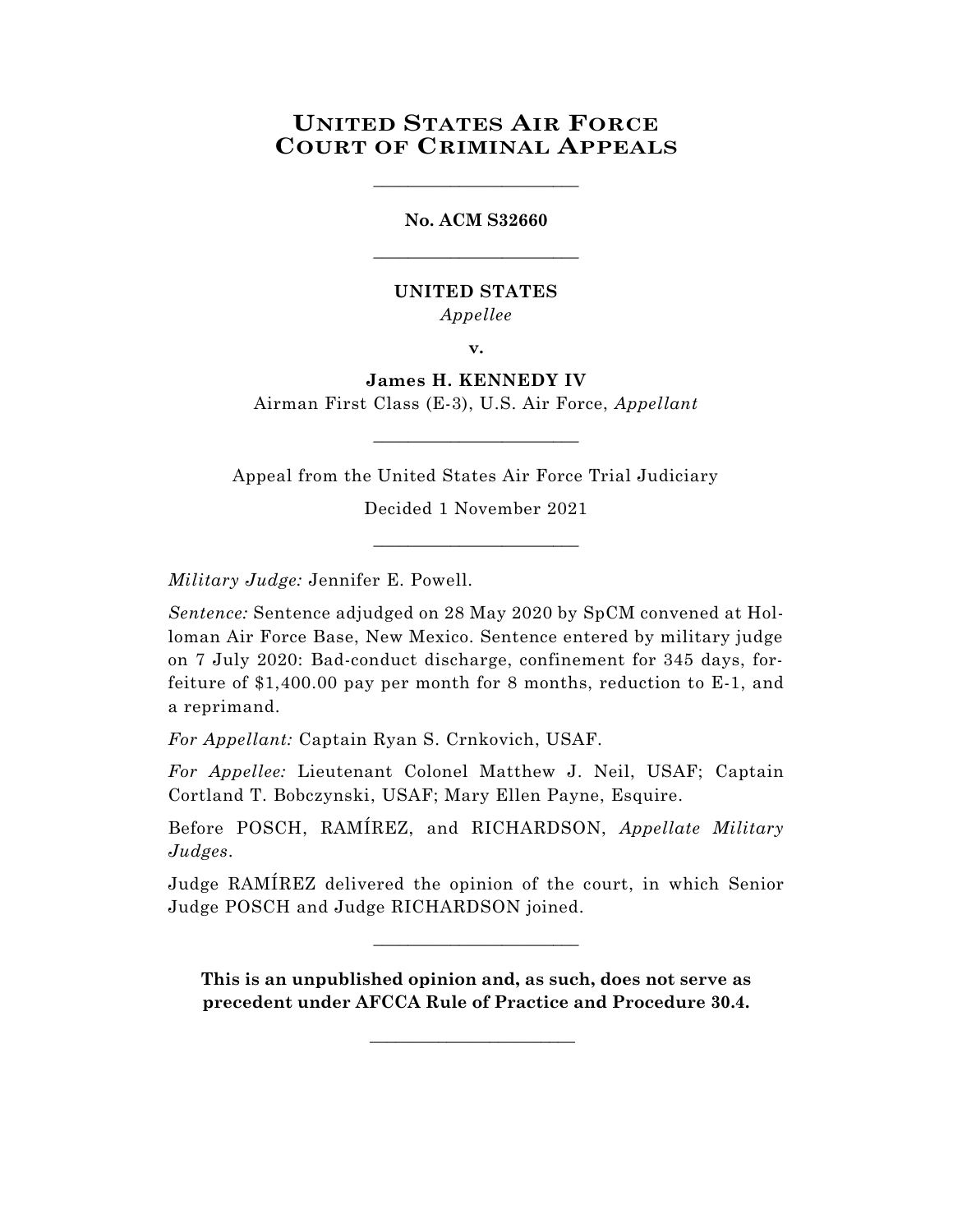### RAMÍREZ, Judge:

l

A military judge sitting as a special court-martial convicted Appellant, in accordance with his pleas and pursuant to a plea agreement, of one specification of negligent dereliction of duty, in violation of Article 92, Uniform Code of Military Justice (UCMJ), 10 U.S.C. § 892; one specification of willfully and wrongfully damaging non-military property of the United States, in violation of Article 109, UCMJ, 10 U.S.C. § 909; and one specification of assault consummated by a battery upon an intimate partner and one specification of aggravated assault by strangulation,<sup>1</sup> in violation of Article 128, UCMJ, 10 U.S.C. § 928. 2

After accepting the pleas,<sup>3</sup> the military judge sentenced Appellant to a badconduct discharge, confinement for 345 days, forfeiture of \$1,400.00 pay per month for eight months, reduction to the grade of E-1, and a reprimand. The plea agreement contemplated that the convening authority would refer the

 $[I]t$ 's the NDAA  $-$  so that's the National Defense Authorization Act  $$ which added the paragraph<sup>[:]</sup> Who commits an assault by strangulation or suffocation[,] to what qualifies as an aggravated assault. And that modification to Article 128 of the UCMJ took effect on 1 January of 2019, and the offense that's charged is charged on or about 15 September [2019].

Appellant acknowledged he understood and this made sense to him. Appellant does not raise this as an issue and we do not address it further.

<sup>1</sup> The specification alleging aggravated assault by strangulation did not include the word "aggravated," nor does any other document in this case, including: the offer for plea agreement, the Statement of Trial Results, the entry of judgment, the legal review for the convening authority's decision on action, or the trial counsel's post-trial notice of rights to the victim. The assignment of error and the Government's answer also do not use this language. However, the military judge addressed this issue on the record. She explained that "the parties had agreed that [the specification] was charged as an aggravated assault by strangulation, which is also Article 128." The military judge continued:

<sup>2</sup> The charges and specifications alleged the commission of offenses after 1 January 2019. Except where indicated, references in this opinion to the UCMJ and the Rules for Courts-Martial are to the *Manual for Courts-Martial, United States* (2019 ed.). Further, the Military Justice Act of 2016, National Defense Authorization Act for Fiscal Year 2017, Pub. L. No. 114-328, §§ 5001–5542 (23 Dec. 2016), as fully implemented by Exec. Order 13,825, 83 Fed. Reg. 9889 (8 Mar. 2018), applied to Appellant's trial, sentencing, and post-trial processing.

<sup>3</sup> Pursuant to the plea agreement, one specification of assault with a dangerous weapon (loaded firearm) upon an intimate partner, in violation of Article 128, UCMJ, 10 U.S.C. § 928, was withdrawn and dismissed. This occurred after the court accepted Appellant's guilty pleas.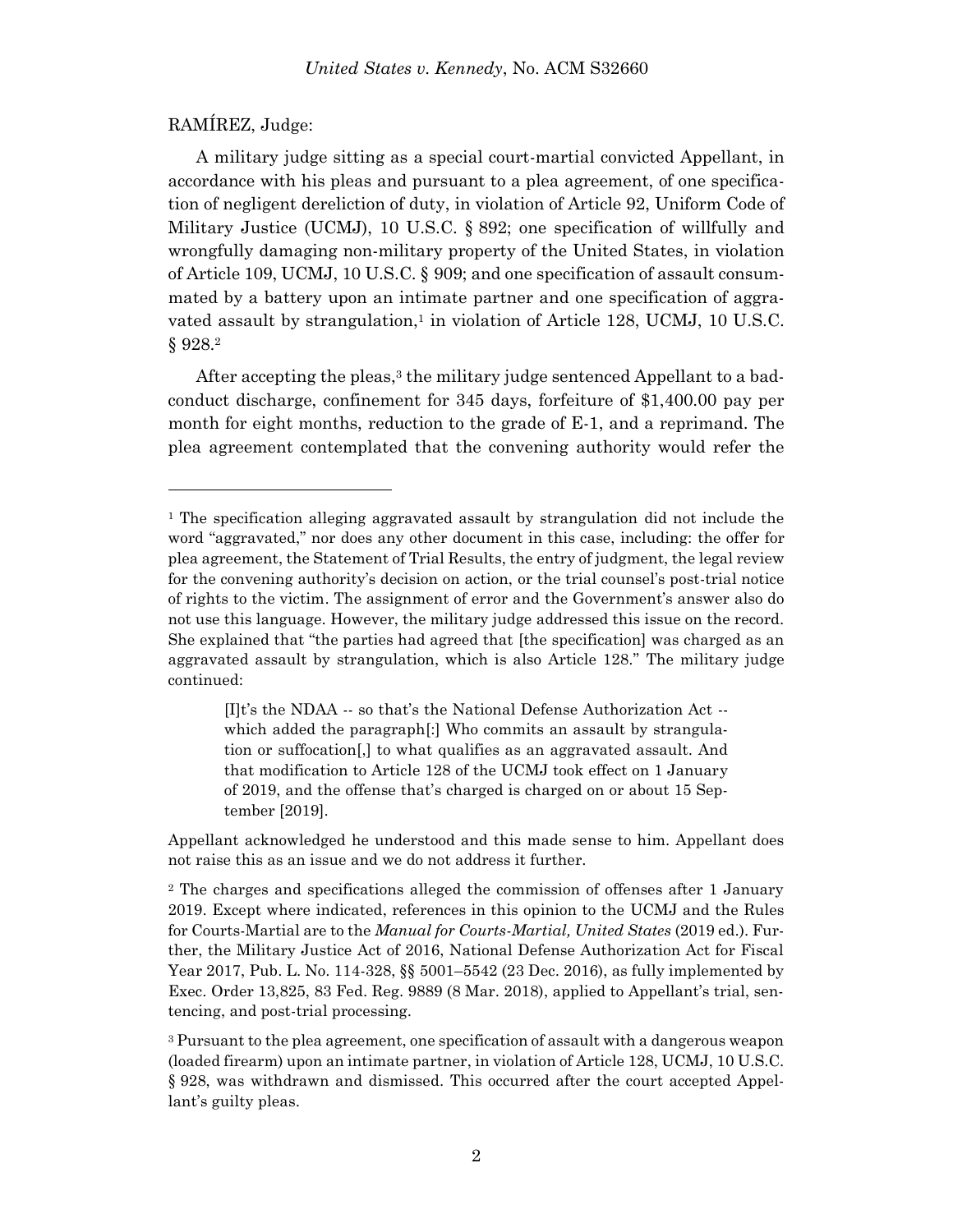case to trial by a special court-martial but contained no limitation on the sentence other than that dictated by the forum.

Appellant raises a single issue on appeal—whether his guilty plea to damaging personal property other than military property, in violation of Article 109, UCMJ, was improvident and his conviction was thus legally insufficient.

We find no material prejudice to a substantial right of Appellant and affirm the findings and sentence.

#### **I. BACKGROUND**

Appellant and RJ met and developed a romantic relationship in the summer of 2019, when Appellant was stationed at Holloman Air Force Base (AFB), New Mexico. On 15 September 2019, Appellant was living in the dorms on Holloman AFB, and RJ was with him. That night, Appellant and RJ got into an argument about information on RJ's cell phone. After this argument, Appellant assaulted RJ multiple times and strangled her. Appellant also punched a wall in the dorm room, creating a hole in the wall.

At one point during the events, while on base, Appellant went to his car and sat there with his loaded shotgun; he then walked toward the dormitory and handed the shotgun to a friend. Appellant stipulated that on 15 September 2019, he had owned the shotgun for more than five months and that he knew he had failed to register it with the security forces armory.

#### **II. DISCUSSION**

For the first time on appeal, Appellant alleges his plea of guilty and conviction for an offense in violation of Article 109, UCMJ, cannot be sustained, when the charged conduct was damaging a wall of a building situated on a military installation. Specifically, Appellant claims it was legally insufficient that the Government charged that the wall was "the property of the United States Government." Appellant claims, as a matter of law, that a government building situated on a military installation is "military property," and the Government was required to charge Appellant with an offense in violation of Article 108, UCMJ, 10 U.S.C. § 908.

Appellant further claims the specification, as preferred and referred, was legally deficient because it did not use the terms "spoil" or "waste" to indicate real property was damaged. Appellant makes a legal distinction between the characteristics of real and personal property to buttress his claims.

Although Appellant casts the issue as the providence of his plea of guilty and whether his conviction is correct in law as a result, the gravamen of his appeal appears to be that the specification of willfully damaging non-military property of the United States, in violation of Article 109, UCMJ, as charged,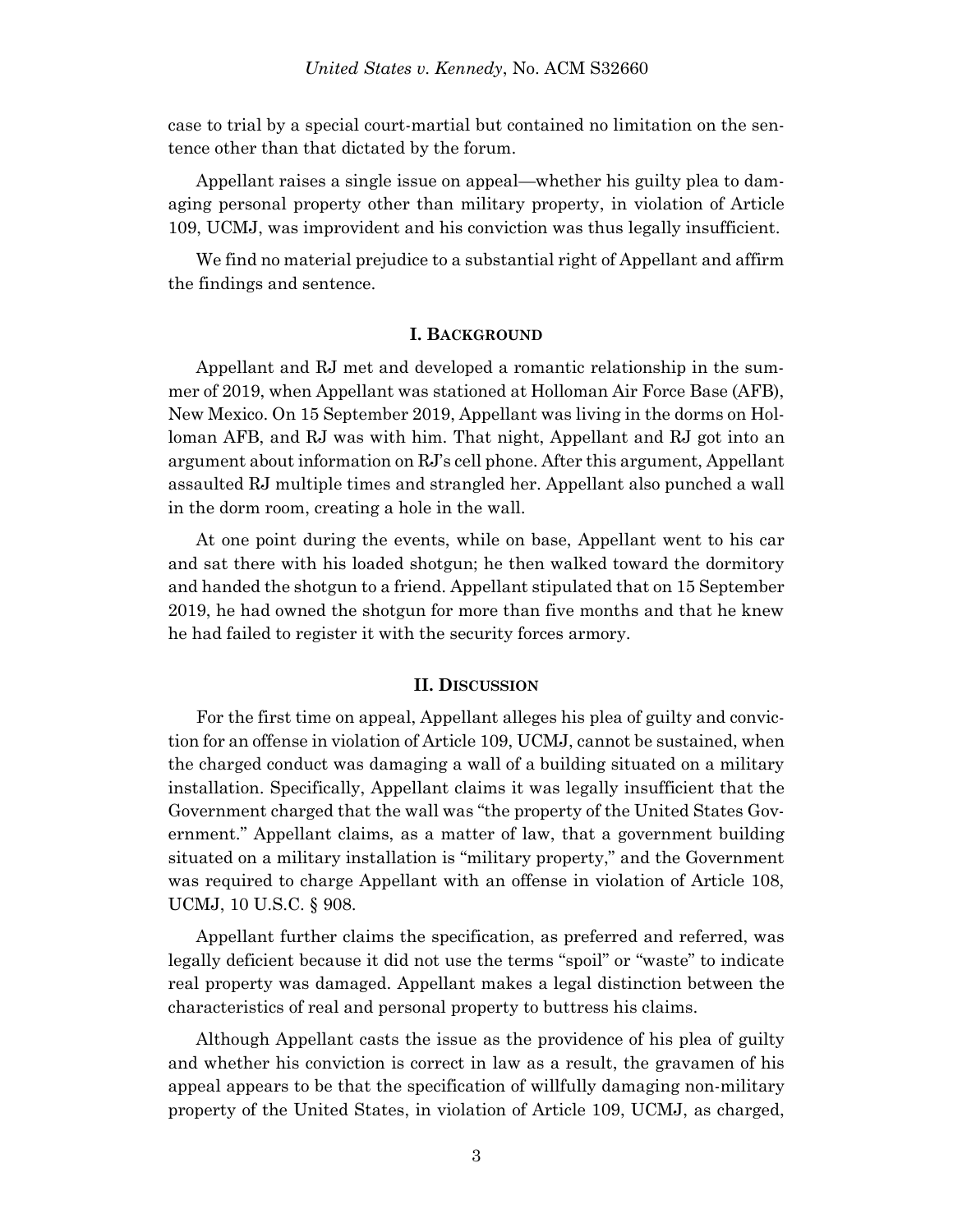failed to state an offense. As discussed below, we find this issue was waived and decline to grant relief.

### **A. Additional Background**

Appellant was charged with violating Article 109, UCMJ. The specification alleged that Appellant

did, at or near Holloman Air Force Base, on or about 15 September 2019, willfully and wrongfully damage by punching a wall in Building 452, the amount of said damage being in the sum of less than \$1000, the property of the United States Government.

In the stipulation of fact, Appellant agreed that the damaged wall was property belonging to the United States government and that the damage was between \$200 and \$500—as estimated by the "Foreman of the Structures Section in the 49th Civil Engineer Squadron, Holloman AFB, NM."

During the providence inquiry, the military judge explained to Appellant that:

[The specification] represents a violation of Article 109 of the UCMJ. The elements of that offense, which is called destroying or damaging non-military property, are:

One, that at or near Holloman Air Force Base, on or about 15 September 2019, you willfully and wrongfully damaged certain personal property, that is a wall in Building 452, by punching the wall;

Two, that the property belonged the United States government; and

Three, the damage was in the amount of less than \$1,000.

Regarding the nature of the property, the military judge and Appellant had the following exchange:

[Military Judge]: Who did the property belong to?

[Appellant]: The United States government.

[Military Judge]: Okay. And how do you know that?

[Appellant]: Because it's my dorm room at Holloman Air Force Base. I was assigned this dorm.

[Military Judge]: When you were assigned that dorm room, or anytime after that, were you told that your dorm room belonged to the United States government?

[Appellant]: Yes, Your Honor.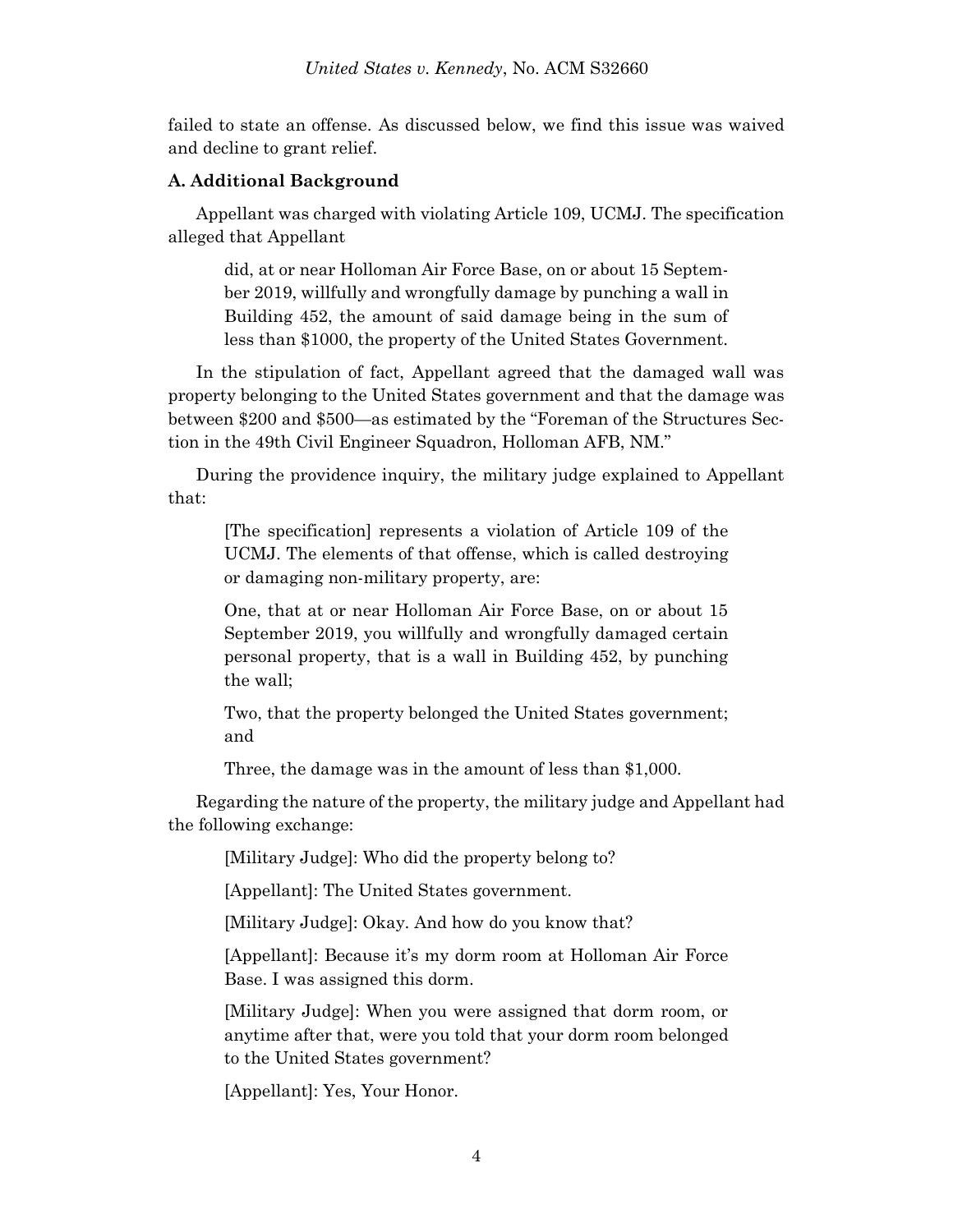Additionally, as part of his plea agreement, Appellant agreed to waive all waivable motions. The military judge questioned both Appellant and trial defense counsel about this issue. The military judge explained that that "certain motions are waived, or given up," if not raised before entering a plea. Appellant said that he understood. Trial defense counsel then explained that the only motion contemplated was a motion to suppress statements made by Appellant. The military judge explained further by ensuring Appellant understood that this term of the "agreement may preclude this court or any appellate court from having the opportunity to determine if [Appellant was] entitled to any relief based upon any motions." Trial defense counsel then acknowledged that the Defense had originated the waiver of waivable motions provision, and Appellant agreed that he "freely and voluntarily agree[d] to this term to waive all waivable motions in order to receive what [he] believed to be a beneficial plea agreement."

### **B. Failure to State an Offense**

#### **1. Law**

"Any person subject to this chapter who willfully or recklessly wastes, spoils, or otherwise willfully and wrongfully destroys or damages any property other than military property of the United States shall be punished as a courtmartial may direct." Article 109, UCMJ, 10 U.S.C. § 909.

"By entering a plea of guilty, the accused is not simply stating that he did the discrete acts described in the [charge sheet]; he is admitting guilt of a substantive crime." *United States v. Hardy*, 77 M.J. 438, 442 (C.A.A.F. 2018) (quoting *United States v. Broce*, 488 U.S. 563, 570 (1989)). Therefore, an "unconditional plea of guilty waives all nonjurisdictional defects at earlier stages of the proceedings." *Id*. (internal quotation marks and citations omitted).

A challenge to a specification for failure to state an offense is a waivable motion and one that must be raised before the adjournment of the court-martial in that case. Rule for Courts-Martial (R.C.M.) 907(b)(2)(E); *see also United States v. Sanchez*, 81 M.J. 501, 504 (A. Ct. Crim. App. 2021) ("[I]n 2016, the President amended R.C.M. 907 to make clear that claims of failure to state an offense *were* non-jurisdictional, and therefore waivable." (citing R.C.M.  $907(b)(2)(E)$ ).

#### **2. Analysis**

Our sister service court recently stated: "Securing a favorable pretrial agreement via a guilty plea, and then on appeal attacking the facial legality of one of the specifications, is inconsistent with the fair and efficient administration of justice." *Sanchez*, 81 M.J. at 506. We agree with this sentiment.

The law is clear. Appellant's challenge to whether this specification stated an offense must have been made prior to the conclusion of the court-martial.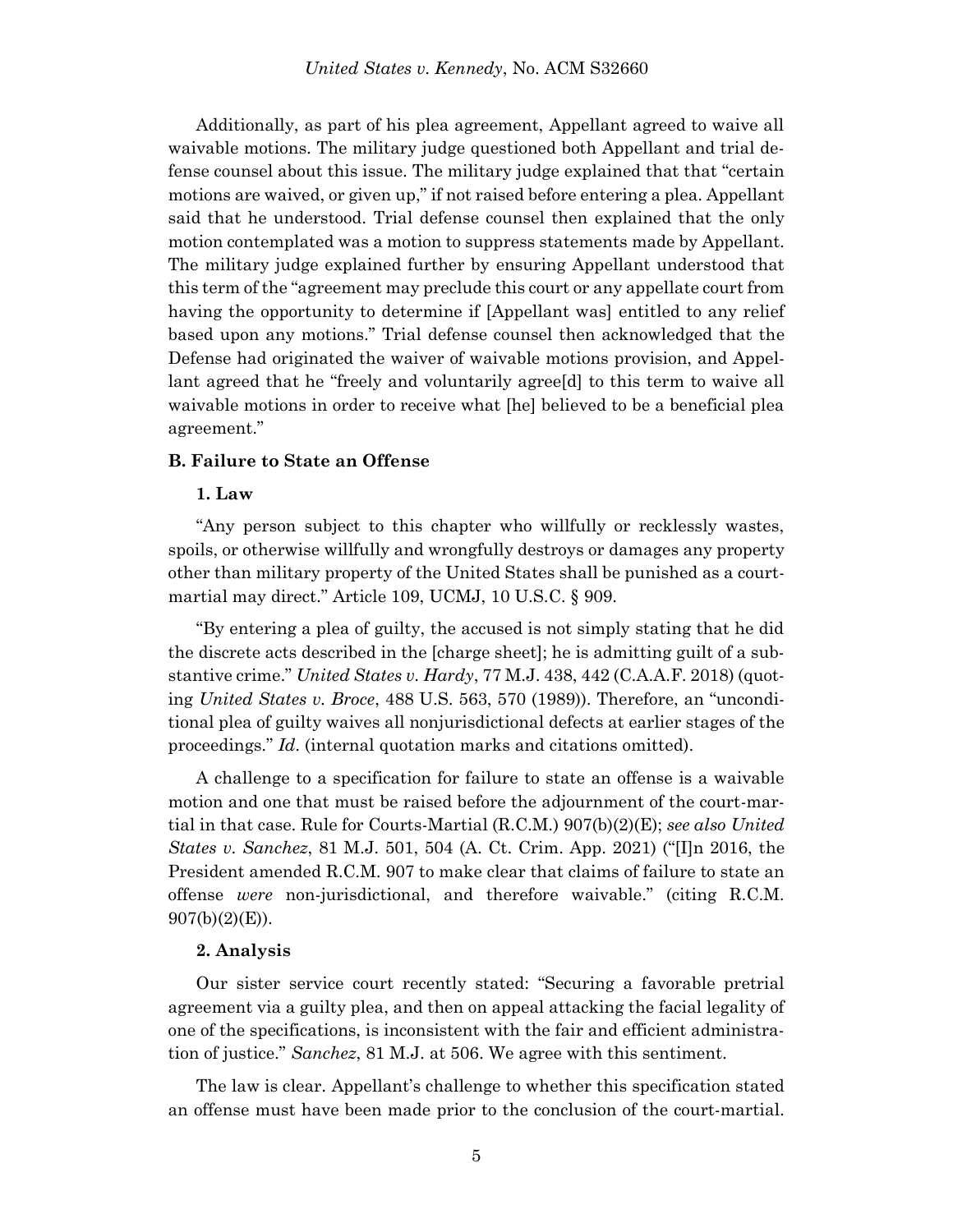Here, Appellant secured a favorable plea agreement, and, in exchange, he waived all waivable motions. Appellant did so freely and voluntarily. This issue is waived.

We also echo the advice given by the *Sanchez* court: "We remind practitioners of the importance of raising and litigating claims—particularly purely legal claims—early in the court-martial process." *Id.*

### **C. Sufficiency of the Plea to Damage to Dormitory Room Wall**

### **1. Law**

We review a military judge's decision to accept a guilty plea for an abuse of discretion. *United States v. Blouin*, 74 M.J. 247, 251 (C.A.A.F. 2015) (citation omitted). "A military judge abuses this discretion if [she] fails to obtain from the accused an adequate factual basis to support the plea -- an area in which we afford significant deference." *United States v. Inabinette*, 66 M.J. 320, 322 (C.A.A.F. 2008) (citation omitted).

"The test for an abuse of discretion in accepting a guilty plea is whether the record shows a substantial basis in law or fact for questioning the plea." *United States v. Moon*, 73 M.J. 382, 386 (C.A.A.F. 2014) (citation omitted). An appellant bears the "burden to demonstrate a substantial basis in law and fact for questioning the plea." *United States v. Finch*, 73 M.J. 144, 148 (C.A.A.F. 2014) (quoting *United States v. Negron*, 60 M.J. 136, 141 (C.A.A.F. 2004)).

"[W]hen a plea of guilty is attacked for the first time on appeal, the facts will be viewed in the light most favorable to the [G]overnment." *United States v. Arnold*, 40 M.J. 744, 745 (A.F.C.M.R. 1994) (citation omitted). We accept as true facts to which the parties stipulated in support of a guilty plea. *See United States v. Castro*, 81 M.J. 209, 212 (C.A.A.F. 2021) (citations omitted). This is so because "[u]nless properly withdrawn or ordered stricken from the record, a stipulation of fact that has been accepted is binding on the court-martial and may not be contradicted by the parties thereto." *Id*. at 211 (citation omitted).

"The military judge shall not accept a plea of guilty without making such inquiry of the accused as shall satisfy the military judge that there is a factual basis for the plea." R.C.M. 910(e). When entering a guilty plea, the accused should understand the law in relation to the facts. *United States v. Care*, 40 C.M.R. 247, 251 (C.M.A. 1969).

The record of trial must show that the military trial judge "questioned the accused about what he did or did not do, and what he intended." *Id*. at 253. This is to make clear to the military judge whether the accused's acts or omissions constitute the offense to which he is pleading guilty. *Id*. "If an accused sets up matter inconsistent with the plea at any time during the proceeding, the military judge must either resolve the apparent inconsistency or reject the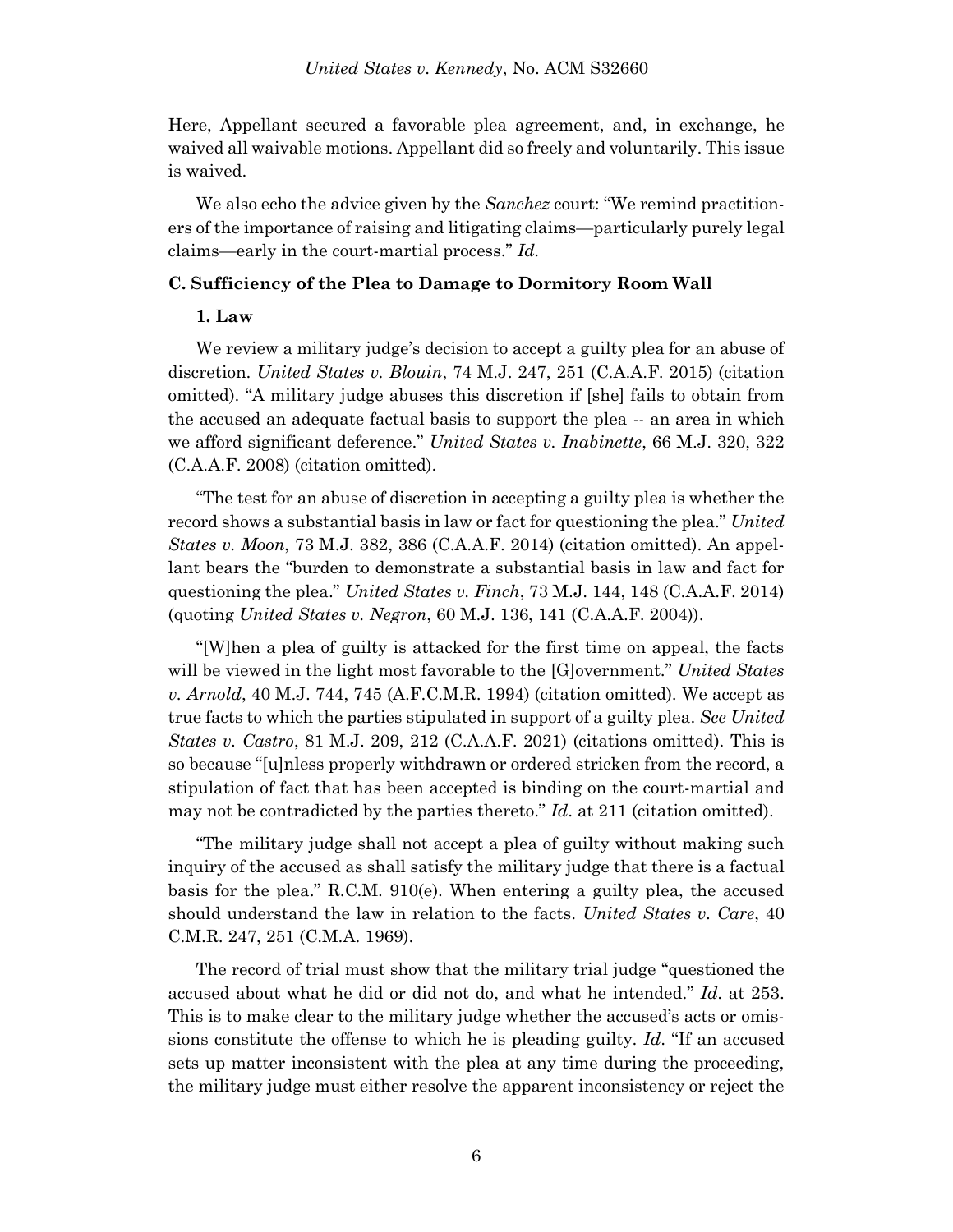plea." *United States v. Hines*, 73 M.J. 119, 124 (C.A.A.F. 2014) (internal quotation marks and citation omitted).

"This court must find a substantial conflict between the plea and the accused's statements or other evidence in order to set aside a guilty plea. The mere possibility of a conflict is not sufficient." *Id*. (internal quotation marks and citation omitted). We apply a "substantial basis" test by determining "whether there is something in the record of trial, with regard to the factual basis or the law, that would raise a substantial question regarding the appellant's guilty plea." *Inabinette*, 66 M.J. at 322.

In reviewing the providence of an appellant's guilty pleas, "we consider his colloquy with the military judge, as well any inferences that may reasonably be drawn from it." *United States v. Timsuren*, 72 M.J. 823, 828 (A.F. Ct. Crim. App. 2013) (quoting *United States v. Carr*, 65 M.J. 39, 41 (C.A.A.F. 2007)).

"A plea is provident so long as [an appellant] was convinced of, and was able to describe, all of the facts necessary to establish his guilt." *United States v. Murphy*, 74 M.J. 302, 308 (C.A.A.F. 2015) (internal quotation marks, citation, and alternations omitted). Moreover:

[F]ailure to define correctly a legal concept or explain each and every element of the charged offense to the accused in a clear and precise manner is not reversible error if it is clear from the entire record that the accused knew the elements, admitted them freely, and pleaded guilty because he was guilty.

*Id*. (internal quotation marks, alteration, and citation omitted).

#### **2. Analysis**

At the outset, there is no substantial conflict between the plea and other evidence. Notably, the stipulation of fact states that the damaged wall was property belonging to the United States government and that the damage was between \$200.00 and \$500.00. The facts about the character of the property damaged "are legally possible," and as such, the parties were free to stipulate to them and we must accept them. *Castro*, 81 M.J. at 214 n4.

We turn, then, to the question of whether Appellant "set[ ] up a matter inconsistent with his plea" at any time during the proceeding. *See Hines*, 73 M.J. at 124. If he did, we must ask whether there is a substantial conflict between the plea and Appellant's statements or other evidence; the mere possibility of a conflict is not sufficient. *See id.* We find Appellant did not set up any inconsistencies or substantial conflicts between his statements and the offense to which he pleaded guilty. Appellant admitted during the providence inquiry that he was in an argument with RJ, became angry, and punched a hole in the wall of his dorm. He explained, "I know my actions were willful and wrongful because I hit the wall on purpose and damaging property like that is not how